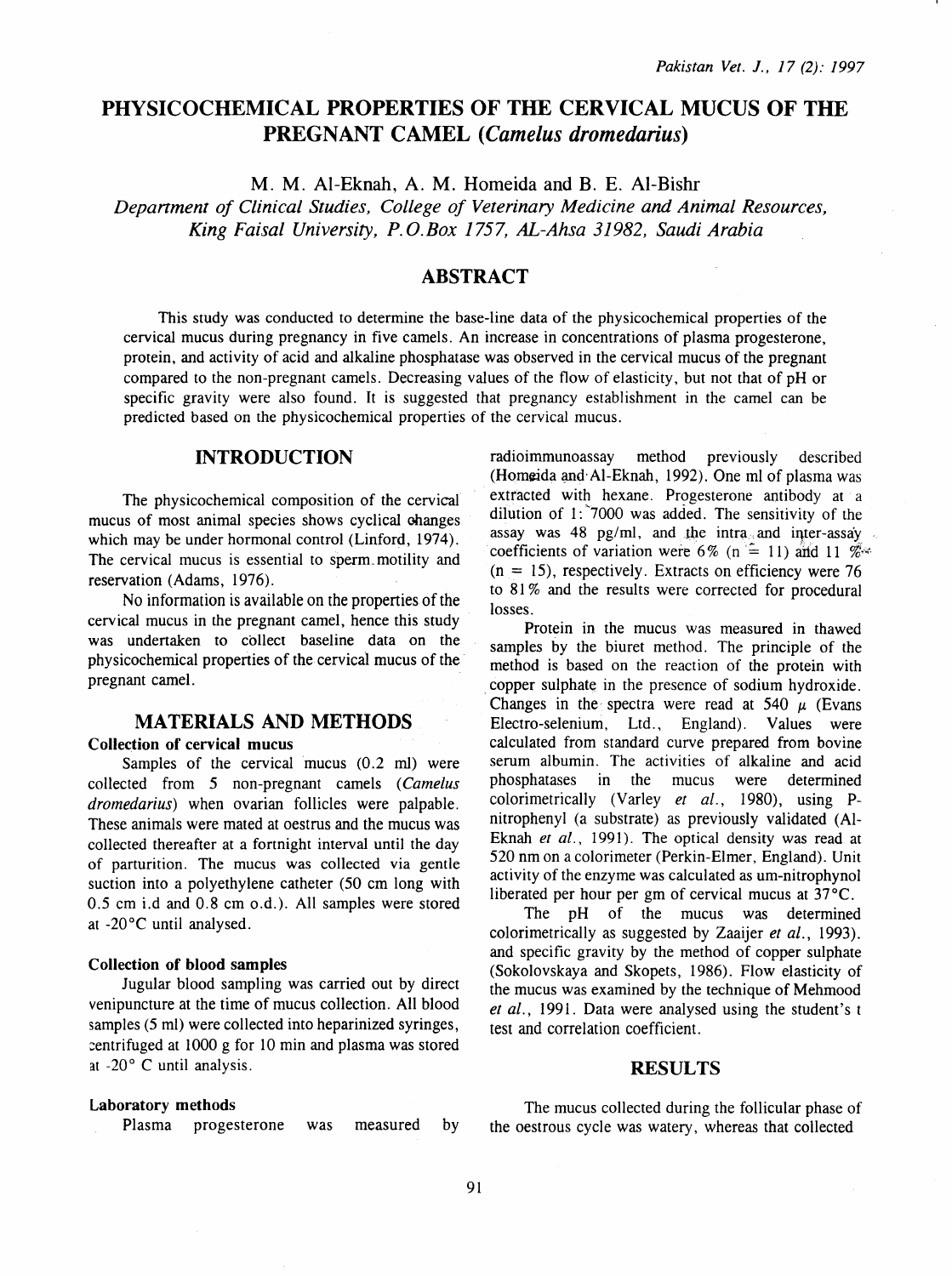j

|                                      | Non pregnant        | Early pregnant<br>$(1-2$ months) | Mid pregnant<br>$(3-8$ months) | Late pregnant<br>$(9-12$ months) | Last week of<br>pregnancy |
|--------------------------------------|---------------------|----------------------------------|--------------------------------|----------------------------------|---------------------------|
| Progesterone<br>(ng/ml)              | $0.12 \pm 0.03a$    | $3.3 \pm 0.26$ b                 | $3.5 \pm 0.25$ b               | $3.1 \pm 0.12b$                  | $3.18 \pm 0.27$ b         |
| рH                                   | $7.17 \pm 1.60a$    | $8.23 \pm 0.11a$                 | $8.35 \pm 0.20a$               | $8.26 \pm 0.15a$                 | $8.30 \pm 0.15a$          |
| <b>Specific</b><br>gravity           | $1.002 \pm 0.001$ a | $1.009 \pm 0.001a$               | $1.002 \pm 0.001a$             | $1.001 + 0.001a$                 | $1.012 \pm 0.001a$        |
| Flow<br>elasticity (mm)              | $11.1 \pm 1.1a$     | $3.46 \pm 0.55$ b                | $2.82 \pm 0.49$ b              | $2.26 \pm 0.15$ b                | $2.20 \pm 0.16$ b         |
| Protein (mg/g)                       | $0.80 \pm 0.10a$    | $2.26 \pm 0.15b$                 | $3.67 \pm 0.46$                | $4.17 \pm 0.15$ b                | $4.06 \pm 0.20$           |
| Acid<br>phosphatase<br>(units/g)     | $2.3 \pm 0.10a$     | $9.16 \pm 0.15$ b                | $10.23 \pm 0.09b$              | $10.6 \pm 0.45$ b                | $10.28 \pm 0.24$ b        |
| Alkaline<br>phosphatase<br>(units/q) | $1.60 \pm 0.11a$    | $11.63 \pm 0.38b$                | $11.27 \pm 0.29b$              | $11.43 \pm 0.20b$                | $10.04 \pm 0.68$ b        |

Table 1: Mean (±SO) plasma progesterone concentration and physico-chemical composition of the cervical mucus in the pregnant and non-pregnant camels  $(n = 5)$ 

values with different superscripts in a row differ significantly (P<0.001).

during pregnancy was viscid in nature. Results of plasma progesterone, protein, acid and alkaline phosphatases, pH, specific gravity, and flow elasticity of the mucus are shown in Table 1. A corresponding increase in the levels of plasma progesterone (form 0.1 to 3.0 ng/ml), acid ( $r = 0.91$ ; from 2 to 10 units/g) and alkaline phosphatases ( $r = 0.90$ ; from 1 to 11 units/ $g$ ) in the mucus was observed. Highly significant (P < 0. 001) difference in level of plasma progesterone and protein, acid and alkaline phosphatases and flow elasticity in the mucus of the pregnant compared to the non-pregnant animals was demonstrated.

There was a tendency of pH and specific gravity values to increase, though not significant during pregnancy. Once pregnancy was established, there was no change in values of all parameters estimated throughout the gestation period (Table 1).

## **DISCUSSION**

During pregnancy, the cervical mucus secretion forms a plug which functionally seals off the vaginal canal from the uterine cavity (Guyton, 1991). Properties of such secretion should be unique enough to qualify mucus for such role. The results presented in this study indicate that pregnancy in the camel is accompanied with changes in physicochemical properties of the cervical mucus. Parallel increase in plasma progesterone and protein, and alkaline and acid phosphatases in the mucus was demonstrated in this study.

Hormonal treatments have been shown to change the composition of cervical mucus in the goat (Al-Eknah *et al.,* 1991), ewe (Woodward *et al.,* 1971) and cow (Boyd *et al.,* 1972). Such biochemical changes in the mucus may be related to the changes in the composition of uterine secretion during pregnancy (Noonan *et al.,* 1975). Similar effects were produced after injection of progesterone in sheep and cattle (Smith and Allison, 1971; Boyd, *et al.,* 1972), and also during the luteal phase of the cow and goat (Eltohamy and Zakaria, 1990; AI-Eknah *et al.* , 1991). A decrease in the degree of hydration under the influence of progesterone which leads to mucus concentration or alteration in glycoprotein and other cellular proteins may form linkages and arrangements which affect the flow elasticity of the mucus (Prasad *et al.,* 1981; Hafez, 1987).

The results of this study indicate the possibility of predicting establishment of pregnancy status in the camel based on physical and biochemical properties of the cervical mucus. However, carelessness in collecting cervical mucus may disturb the cervical seal and cause abortion. Further investigations are required to define clearly the association between hormonal and physicochemical properties of the cervical mucus during oestrous cycle and early pregnancy of the camel.